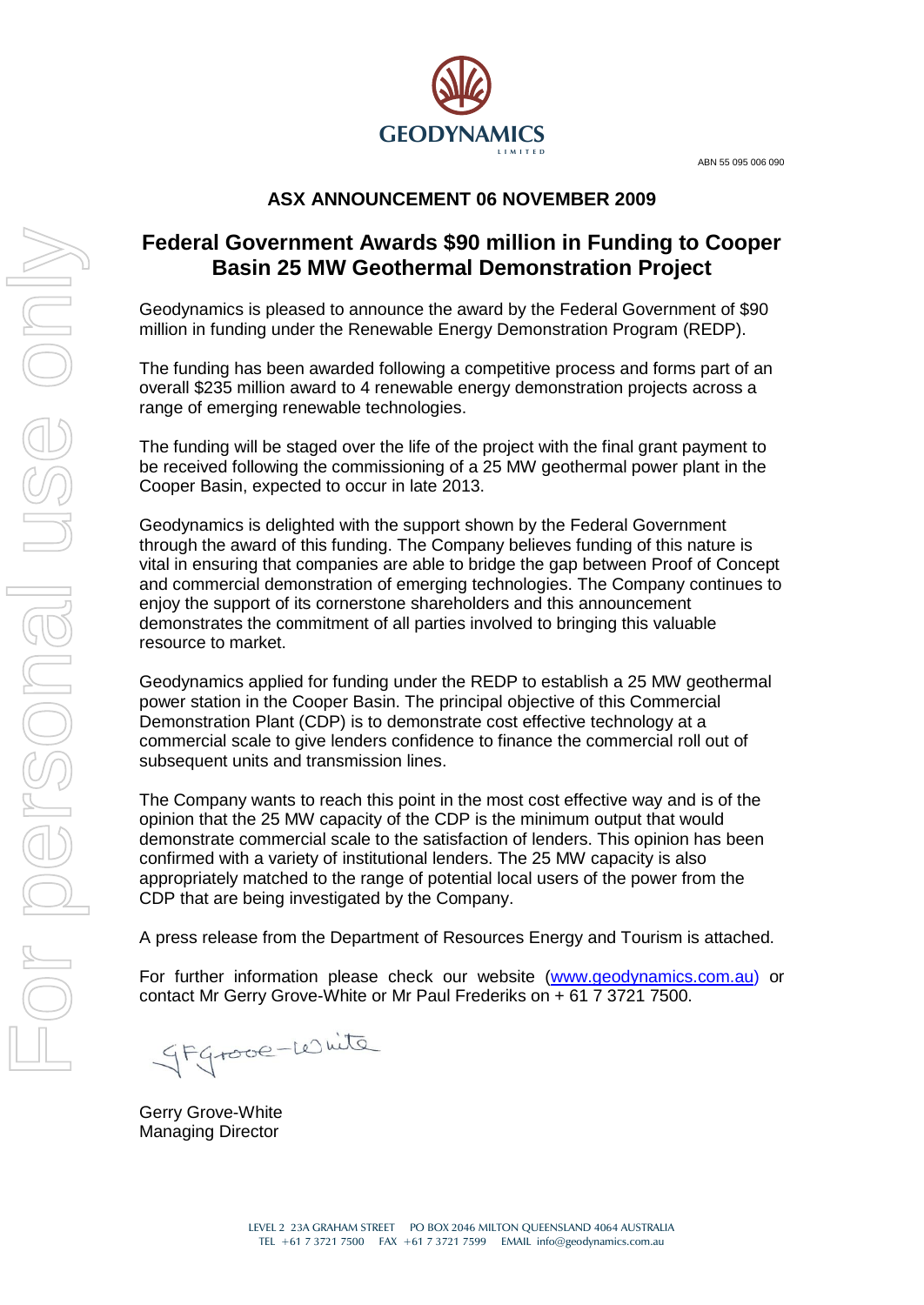The Hon Martin Ferguson AM MP 06 Nov 2009

## **RENEWABLE ENERGY DEMONSTRATION PROGRAM: FOUR INNOVATIVE PROJECTS RECEIVE \$235 MILLION**

The Minister for Resources and Energy, Martin Ferguson AM MP, today awarded \$235 million to four commercial-scale renewable energy projects from the Renewable Energy Demonstration Program (REDP).

This funding – combined with money from successful applicants – will deliver approximately \$810 million in renewable energy investment in Australia. It will deliver almost 80 MW of new renewable generation from wave technology, geothermal sources, and an integrated mini-grid project involving wind, solar, biodiesel and storage technologies.

## **The four successful lead companies are MNGI Pty Ltd (Petratherm), Geodynamics Pty Ltd, Victorian Wave Partners Pty Ltd and the Hydro-Electric Corporation (Hydro Tasmania).**

"These projects will diversify Australia's energy supply and help deliver the Government"s expanded Renewable Energy Target of 20% by 2020," Minister Ferguson said. "The REDP will support the commercialisation of renewable energy and help accelerate the deployment of new renewable energy technologies for power generation in Australia."

The two geothermal projects proposed by Petratherm and Geodynamics in South Australia deploy different technologies in two different geological settings. Both will significantly add to the body of knowledge supporting Australia"s geothermal energy sector.

Ocean energy technology also has great potential in Australia and the Victorian Wave Partners" project will see ocean energy technology deployed in Australia on a large scale for the first time.

Hydro Tasmania"s King Island project will demonstrate the integration of wind, solar and storage with a biodiesel generator. This will provide baseload and peak power for King Island's mini grid system and reduce the Island's reliance upon diesel generators. By facilitating the integration of renewables into the grid through elements such as frequency and voltage control, the project aims to reduce dependency upon baseload fossil fuel energy sources and will demonstrate integrated technologies that can help integrate renewables into electricity grids. This project has the potential to refine technologies that will have widespread application in rural and remote Australia.

Following the May 2009 budget, solar energy applications were excluded from funding under the REDP, but were assessed by the Renewable Energy Committee against the original REDP guidelines. As announced last week, an Interim ACRE Board is being appointed and will this year make funding recommendations on the most prospective solar applications received. ACRE will also manage remaining REDP funds.